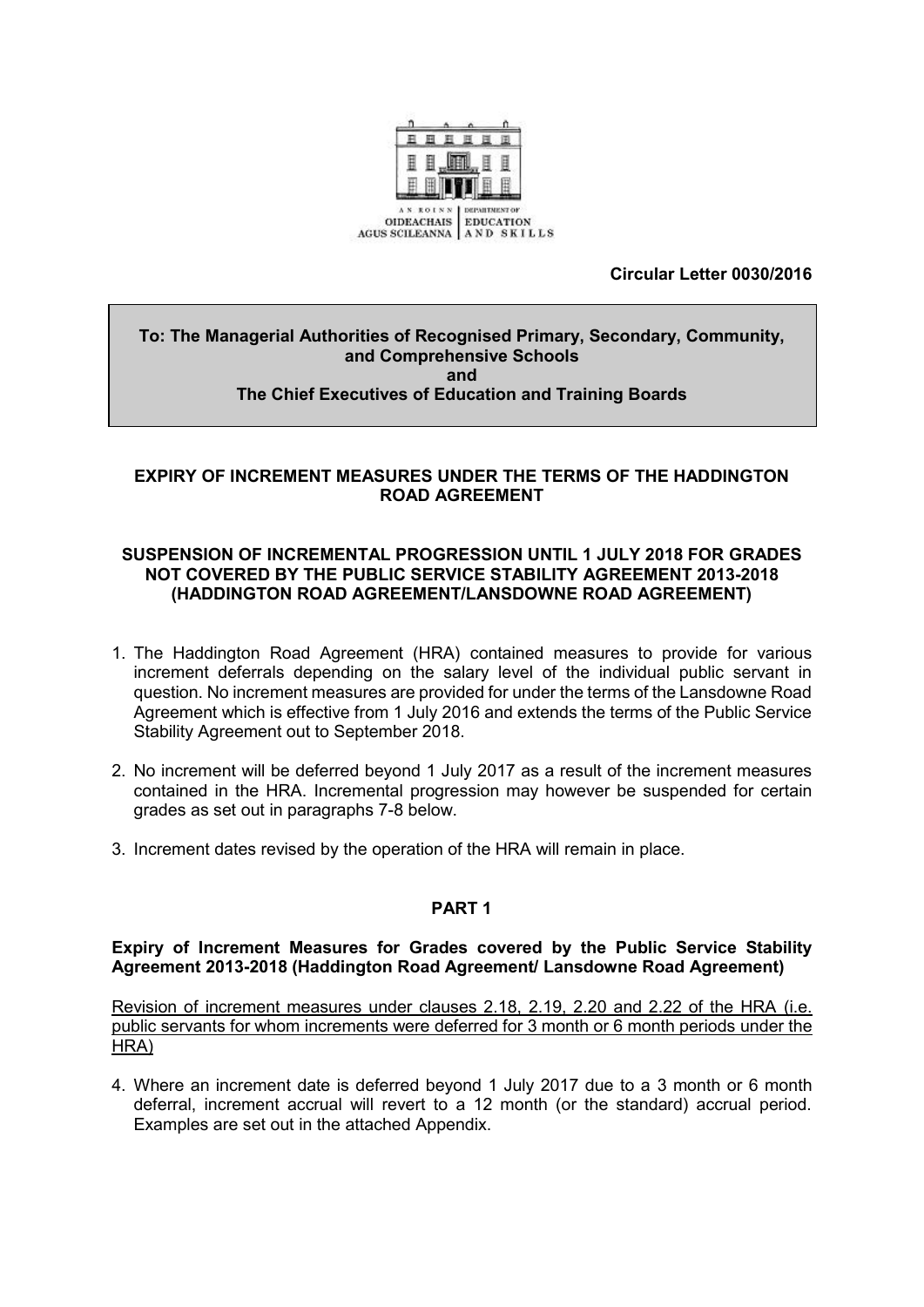5. For the avoidance of doubt, increment deferrals which are due to occur between the original end date of the HRA of 30 June 2016 and the expiry date of 1 July 2017 set out in this Circular must be applied.

Revision of increment measures under clause 2.21 of the HRA (i.e. public servants on salary scales starting over €100,000 inclusive of allowances in the nature of pay for whom incremental progression was suspended for three years under the HRA)

6. The total period between increments should be 3 years, starting from the date that the staff member received their last increment, with the normal accrual period included in the 3 year increment period. Examples are set out in the attached Appendix.

# **PART 2**

### **Suspension of Incremental Progression until 1 July 2018 for Grades not covered by the Public Service Stability Agreement 2013-2018 (Haddington Road Agreement/ Lansdowne Road Agreement)**

- 7. The expiry date of 1 July 2017 for increment measures under the HRA set out in this Circular applies only to grades which are covered by a collective agreement, namely the Public Service Stability Agreement 2013-2018 (Haddington Road Agreement/Lansdowne Road Agreement).
- 8. The Financial Emergency Measures in the Public Interest Act 2015 provides that where the trade union representing a grade is not covered by a collective agreement, incremental progression for staff in that grade will be suspended until 1 July 2018. Further instruction in relation to this will issue in due course.

# **Circulation and Queries**

- 9. Please ensure that copies of this Circular are provided to all members of the Board of Management/Education and Training Board and its contents are brought to the attention of all relevant staff in your employment including those on leave of absence.
- 10. This Circular can be accessed on the Department's website under [www.education.ie](http://www.education.ie/)
- 11. Enquiries regarding this Circular should be e-mailed to:
	- Primary Payroll primtch\_payroll@education.gov.ie
	- Post Primary Payroll PPPayroll@education.gov.ie

Staff employed by Education and Training Boards should direct queries to their employer ETB in the first instance.

Philip Crosby P. Maloney Principal Officer **Principal Officer** Principal Officer External Staff Relations **Payroll** 

22 April 2016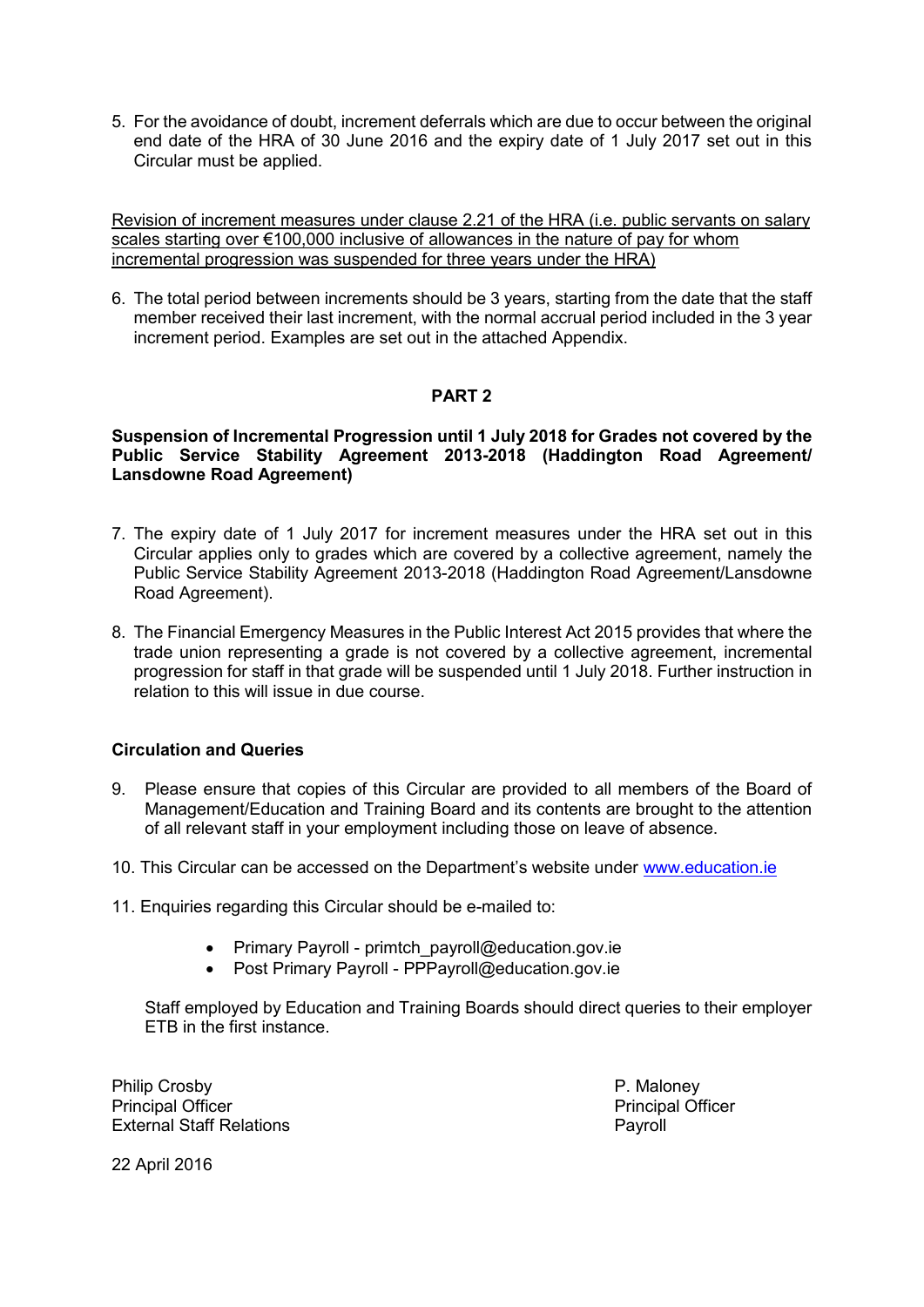### **APPENDIX**

### **Revision of increment measures under clauses 2.18, 2.19, 2.20 and 2.22 of the HRA (i.e. public servants for whom increments were frozen for 3 month or 6 month periods under the HRA)**

### **Example 1: Employees Earning under €35,000**

(a) A person in employment on 1 July 2013 is paid their first increment as normal on 1 September 2013. Their next increment is deferred by 3 months, bringing their increment date to 1 December 2014. The employee's next increment is not subject to a deferral so is paid on 1 December 2015. The employee's increment date remains as 1 December for 2016 and subsequent years.

(b) An employee recruited on 1 May 2015 will be due their first increment as normal on 1 May 2016. The 3 month deferral of the next increment due under HRA would mean that the next increment would be due for payment on 1 August 2017. However, as this is after 1 July 2017, no deferral will apply and the employee will revert to a 12 month incremental period - the next increment will therefore be paid on 1 May 2017. The employee's increment date remains as 1 May for 2018 and subsequent years.

### **Example 2: Employees Earning between €35,000 and €65,000**

(a) A person in employment on 1 July 2013 is paid their first increment as normal on 1 September 2013. Their next increment is deferred by 3 months, bringing their increment date to 1 December 2014. The following increment is also deferred by 3 months, bringing their increment date to 1 March 2015. The employee's next increment is not subject to a deferral so is paid on 1 March 2016. The employee's increment date remains as 1 March for 2017 and subsequent years.

(b) An employee recruited on 1 December 2014 will be due their first increment as normal on 1 December 2015. Their next increment is deferred by 3 months, bringing their increment date to 1 March 2017. The 3 month deferral of the next increment due under HRA would mean that the next increment would be due for payment on 1 June 2018. However, as this is after 1 July 2017, no deferral will apply and the employee will revert to a 12 month incremental period the next increment will therefore be paid on 1 March 2018. The employee's increment date remains as 1 March for 2019 and subsequent years.

#### **Example 3: Employees Earning over €65,000**

(a) A person in employment on 1 July 2013 is paid their first increment as normal on 1 September 2013. Their next increment is deferred by 6 months, bringing their increment date to 1 March 2015. The following increment is also deferred by 6 months, bringing their increment date to 1 June 2016. The employee's next increment is not subject to a deferral so is paid on 1 June 2017. The employee's increment date remains as 1 June for 2018 and subsequent years.

(b) An employee recruited on 1 December 2014 will be due their first increment as normal on 1 December 2015. Their next increment is deferred by 6 months, bringing their increment date to 1 June 2017. The 6 month deferral of the next increment due under HRA would mean that the next increment would be due for payment on 1 December 2018. However, as this is after